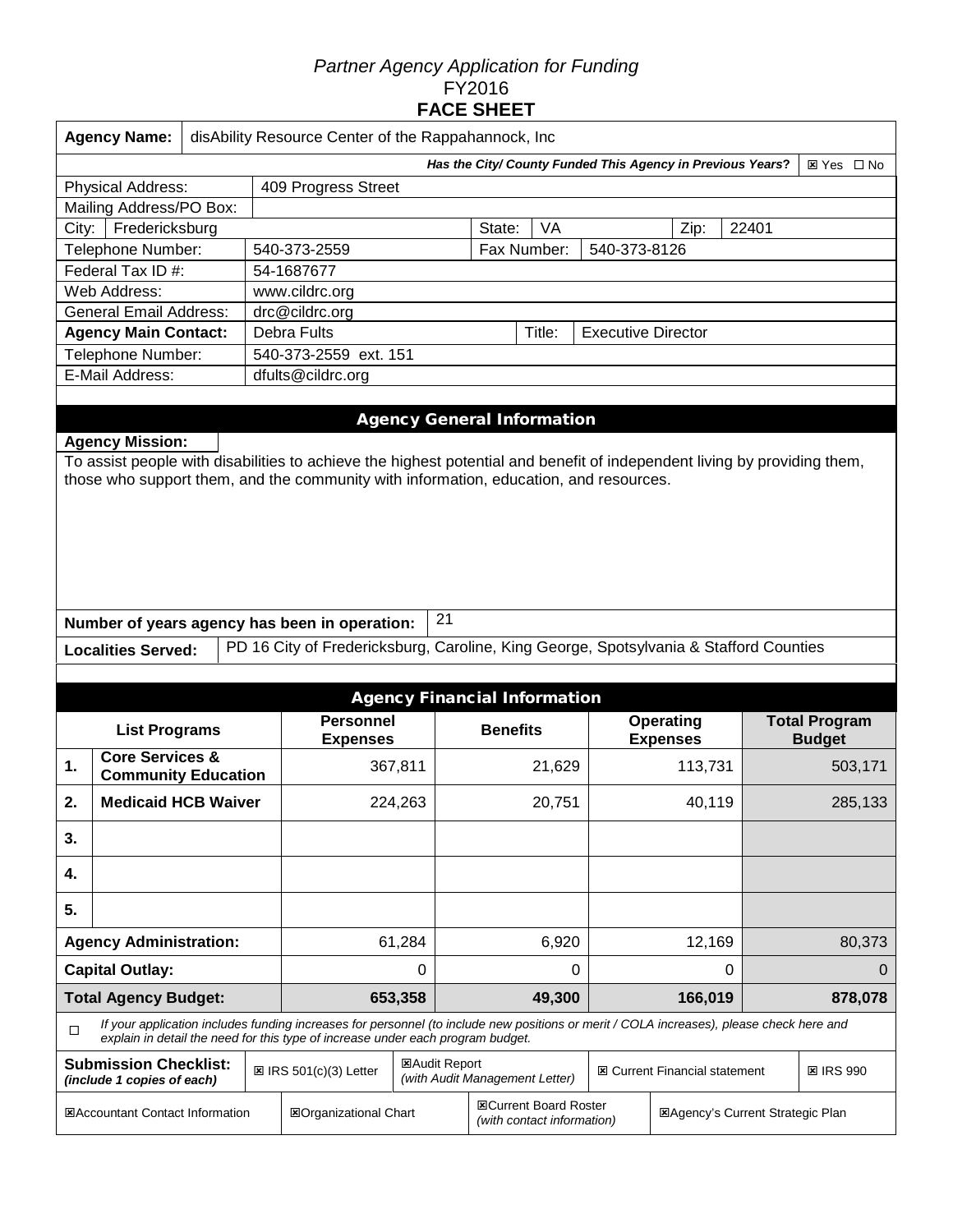# *Partner Agency Funding Application FY 2016 BUDGET EXPLANATIONS*

*Agency Name: Page 2*

disAbility Resource Center of the Rappahannock, Inc.

## **Agency Administrative Expenses:**

**In the box below, provide an overview of the administrative costs detailed on the face sheet for the agency as a whole. Please provide justification for and specific amounts of administrative costs that are defrayed by locality funds. If your agency is requesting an increase or decrease in administrative funding, please describe, in detail, the reasons for these changes. (The description should not exceed 15 lines of text.)**

Administrative expenses have been reduced.

#### **Capital Outlay:**

**In the box below, provide an overview of the capital expenses detailed on the face sheet for the agency as a whole. Please provide justification for and specific amounts of capital costs that are defrayed by locality funds. (The description should not exceed 10 lines of text.)**

**N/A**

### **Personnel Expenses (General):**

**In the box below, provide an overview of any increases or decreases in general personnel expenses for the agency. This would include any planned or projected merit or COLA increases, or new positions being requested. Also include a description of any changes to agency benefits structure or cost. (The description should not exceed 10 lines of text.)**

No change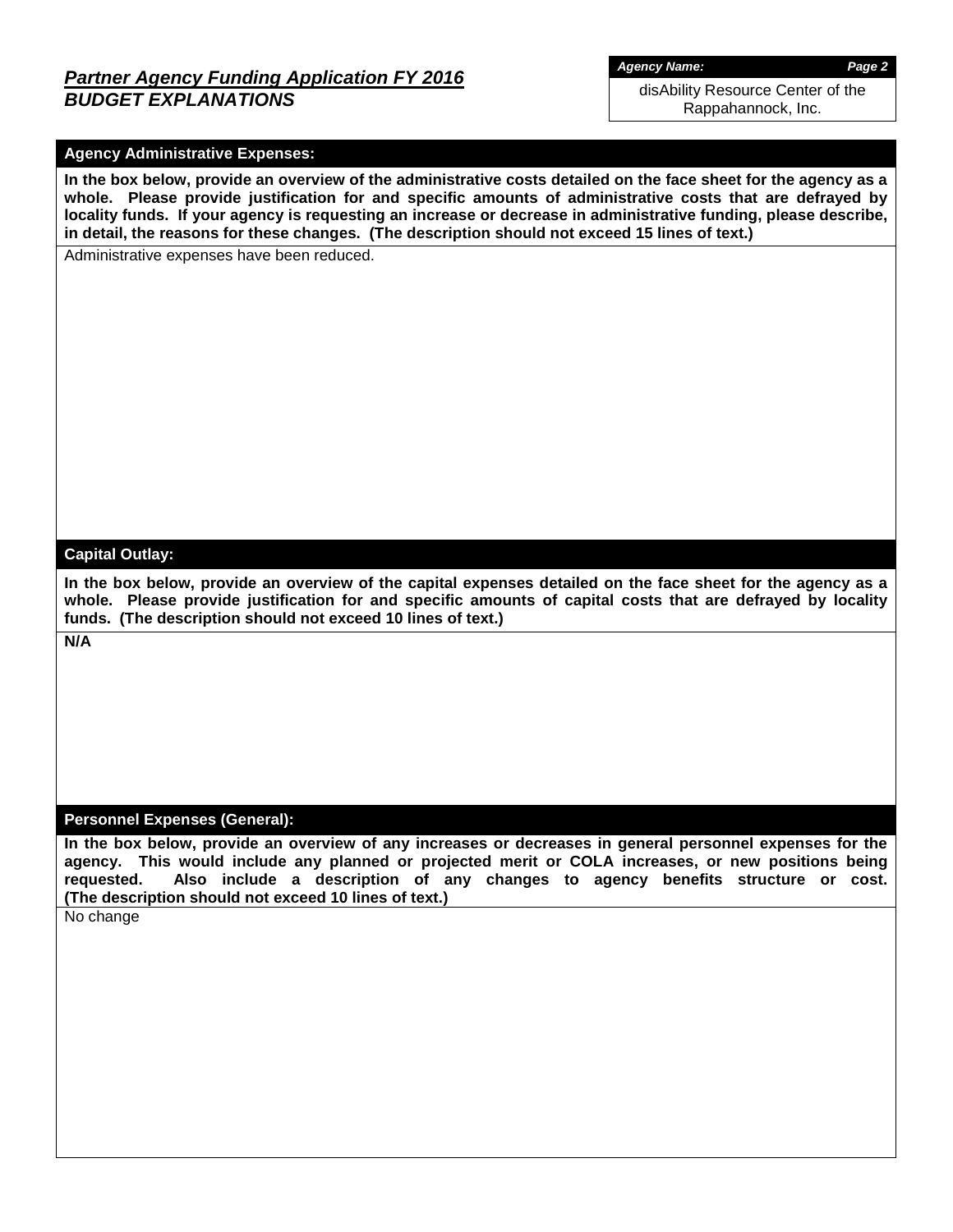# *Partner Agency Funding Application FY 2016 BUDGET EXPLANATIONS*

*Agency Name: Page 3*

disAbility Resource Center of the Rappahannock, Inc.

### Budget Information

Please complete the following chart with the financial information for the agency as a whole. In each area include the budget specifically allocated to your agency from each locality/entity listed below.

|                                        | FY2014 Actual | <b>FY2015 Budgeted</b> | FY2016 Projected |
|----------------------------------------|---------------|------------------------|------------------|
| <b>Caroline</b>                        | 10,000        | 10,000                 | 10,500           |
| Fredericksburg                         | 21,080        | 21,025                 | 22,076           |
| <b>King George</b>                     | 8,000         | 8,000                  | 8,400            |
| Spotsylvania                           | 26,400        | 27,720                 | 29,106           |
| <b>Stafford</b>                        | 25,279        | 25,279                 | 26,543           |
| <b>United Way</b>                      | 0             | 0                      | 0                |
| <b>Grants</b>                          | 337,083       | 367,139                | 362,517          |
| <b>Client Fees</b>                     | 0             | 0                      | 0                |
| <b>Fundraising</b>                     | 46,804        | 50,500                 | 53,025           |
| <b>Other</b> (explain below)           | 364,349       | 368,415                | 386,836          |
| <b>Total Agency Budget</b><br>for PD16 | 838,995       | 878,078                | 899,003          |

Detail below what is included in the category 'Other':

#### **Other category includes**:

- Medicaid HCB Waiver; Money Follows the Person Transition Services, DD Waiver Case Management, Service Facilitation for Consumer Directed Services
- Building Rental: Non-related groups, AA weekly group, Doll Club
- Other Revenue: Subcontract Seminars and Services (MFP Outreach, VHDA Stipends, DARs Work Analysis.
- Interest Income: Interest bearing bank accounts
- Seminars/workshops: The majority of workshops are provided free to the community.
- ASL Classes have a fee \$60 for six week session, people may return for a repeat class for free.
- Health Insurance Rebate from IRS

#### **Fundraising**

- CVC/CFC Designations
- Wheelchair Tennis Tournament
- **Special Events**
- Pledges & Individual donations

### **Grants FY14 FY15**

 Department of Aging and Rehabilitative Services: 234,890 234,890\* **\*In October 2014, the Department of Aging and Rehabilitative Services (DARS) increased our FY'15 State IL Grant by \$4,965, totaling \$239,855. Additionally, in mid-October 2014, we received notification from the DARS that we will be incurring a 5% reduction of our state funds during FY'15, equating to approximately \$11,993 and bring the overall grant total for FY'15 to \$227,862. A reduction of \$7,028 in FY'15 funds, which will be taken from the remaining grant allotments for FY'15. Furthermore, DARS has stated that FY'16 will incur an additional 7% reduction, this is in addition to the \$7,028 from the already reduced Grant (\$227,862 from \$234,890) equating to approximately \$15,950 more, thus reducing our State Independent Living (IL) Grant to approximately \$211,912, an approximate \$22,978 loss of funds during FY'16; culminating in \$30,006 loss of funding for the next 1.5 years.** Virginia Department of Deaf and Hard of Hearing:( increased territory) 41,839 42,619

| The principal and the production of the contract in the capped to more than | .      | .      |  |
|-----------------------------------------------------------------------------|--------|--------|--|
| Part B State Independent Council:                                           | 25,722 | 24.630 |  |
| Part B - PD9Independent Council:                                            |        | 25,000 |  |
| Endependence Center designated Work Incentive Coordination                  | 6.875  |        |  |
| Virginia Board for People with Disabilities; EPI Grant                      | 7.756  | 20,000 |  |
| Grants designated to Equipment Connection                                   |        |        |  |
| Mary Washington Hospital Foundation:                                        | 12.500 | 12.500 |  |
| <b>Community Foundation, McDuff Green:</b>                                  | 7.500  | 7,500  |  |
|                                                                             |        |        |  |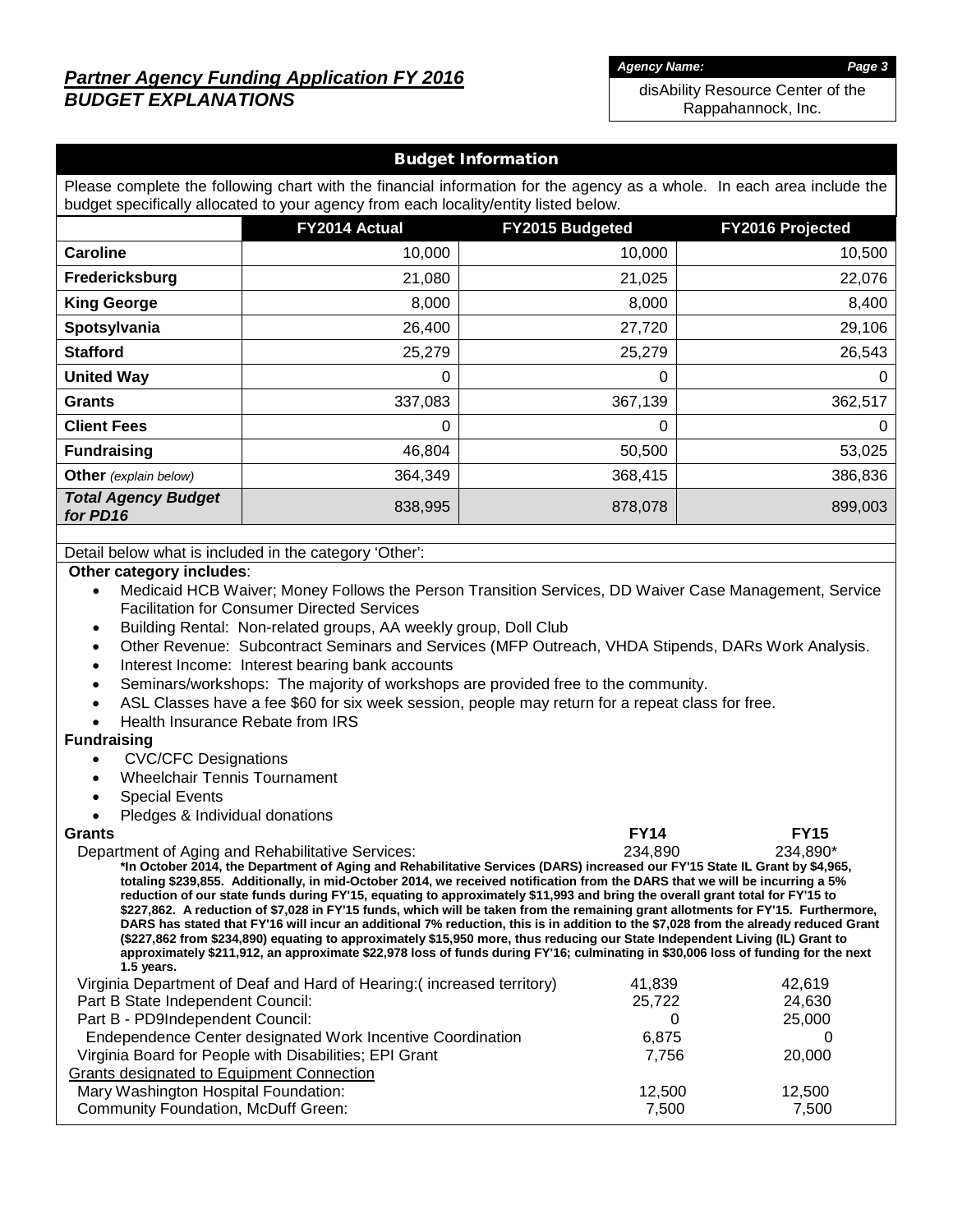# *Partner Agency Funding Application FY 2016 BUDGET EXPLANATIONS*

*Agency Name: Page 4*

disAbility Resource Center of the Rappahannock, Inc.

Please detail below any legislative initiatives or issues that may impact the agency for the upcoming year and how you are planning for them. This could include new legislation that may increase or decrease projected funding at any level (Federal/State/Local), or could affect grants or designated funds as they are currently received. If you are aware of "outside" funding sources that will expire or be reduced on a set cycle or date, please note those below and how you are planning for them.

Governor McAuliffe recently announced state budget cuts for the current fiscal year which began July 1, 2014 ending June 30, 2015. This strategy reduces state support for the 16 Centers for Independent Living. The Department of Aging and Rehabilitative Services proposes to offset some of the reduction with nongeneral fund support in order to reduce the impact to people with disabilities. The reduction and offset would result in a net loss of 5% of the dRC core grant for the current fiscal year. The FY 16 proposed cut is an additional 7%.

The minimum funding level for a Center for Independent Living, as identified by the National Council on Independent Living, is \$250,000. The proposed cuts to the dRC State grant award will reduce the Core IL Grant to \$211,912 in FY16. As always, advocacy efforts will be made with the General Assembly to recover the loss of IL funds in the Governor's budget with budget amendments.

Please detail below any identified agency needs or areas of concern that are currently not being addressed in your funding request. This could include training or technical assistance for specific areas, administrative support for a program or service, evaluation of current programs, or consultation for strategic planning, board support, or fundraising.

As a result of the need for increased staff to provide services to individuals with disabilities, the Office Manager's duties have been reduced to approximately 30% of her time, and she has been trained to provide direct services including benefits counseling and independent living skills training. Medicaid billing and data entry duties have been transferred to a part-time staff who is no longer providing group advocacy support and mentoring. The dRC is not able to hire new staff to provide office support and management at this time. An increased effort to train and use volunteers for some of the duties is being made.

dRC continues to increase educational options for the community by increasing staff participation in workshops, conferences and webinar training. Staff involvement in the ADA Leadership network allows upto-date training available developed by the ADA Technical Assistance Center. Ongoing training is necessary to stay current in the network. Staff make use of web based training to reduce costs when possible.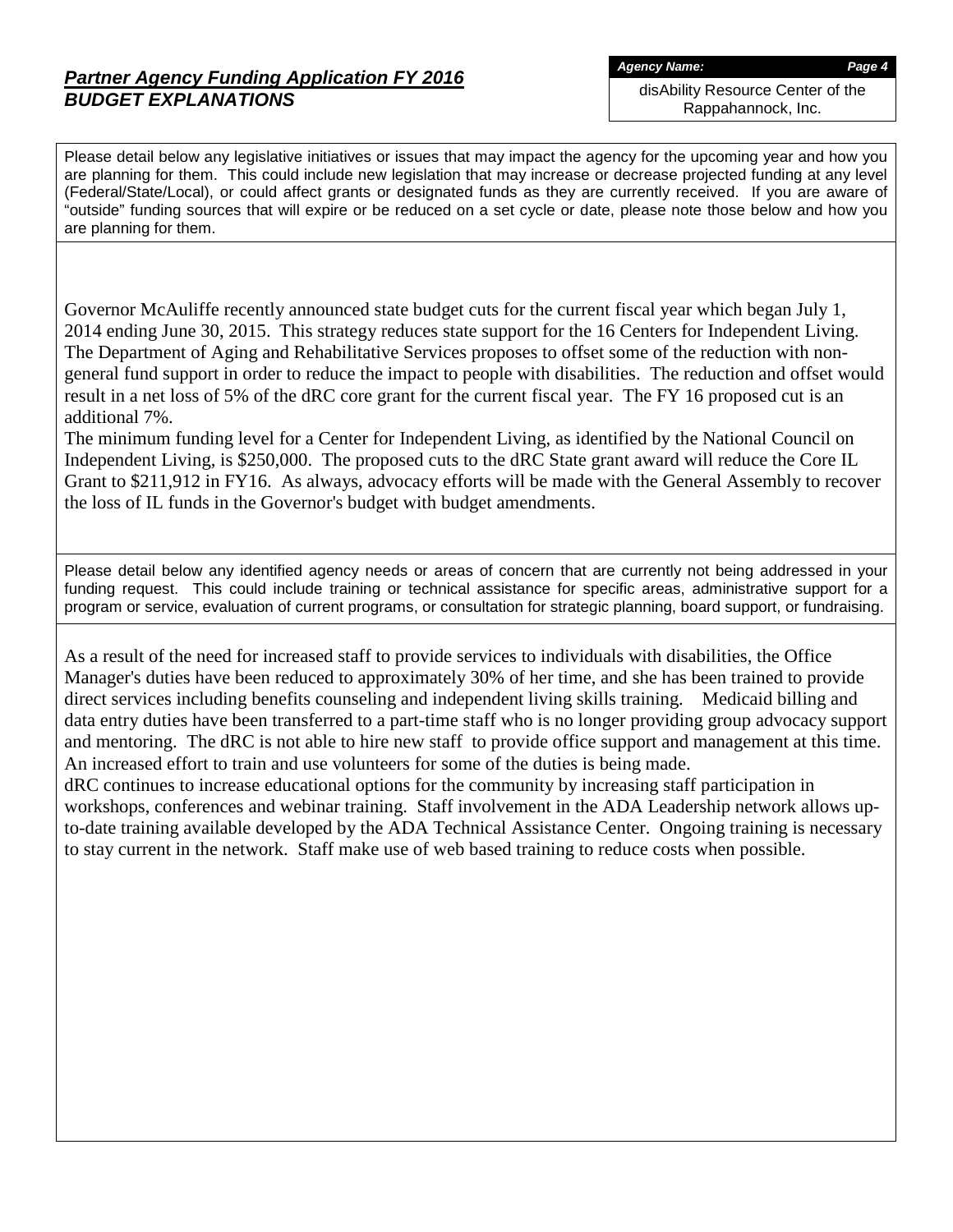*Agency Name: Page 5*

disAbility Resource Center of the Rappahannock, Inc.

**Please use the area below to provide any locality specific notes or statements that may be relevant to your application.**

### City of Fredericksburg:

dRC enjoys a strong collaboration with Fredericksburg City Department of Social Services and Schools, participating in a variety of activities and providing a wide array of services in the county. The Executive Director is a member of the DSS Advisory Board. dRC Youth Services Coordinator is Vice-Chair of the Special Education Advisory Committee. dRC collaborates with Fredericksburg City in providing an annual Fair Housing Seminar. dRC staff provided public support at City Council for the Consolidated Plan. The dRC staff additionally provided sample text to be included in the Comprehensive Plan to support the mandate to address the needs of people with disabilities and the elderly in the plan being developed.

### Caroline County:

dRC enjoys a strong collaboration with Caroline County Department of Social Services and Schools, participating in a variety of activities and providing a wide array of services in the county. dRC consistently participates in the newly formed Caroline Resource Council, the annual Caroline Promise event, Special Education Advisory Committee and other community activities. We look forward to assisting Caroline County by providing input to future Comprehensive Plan Development to support the mandate to address the needs of people with disabilities and the elderly.

### King George County:

dRC enjoys a strong collaboration with King George County Department of Social Services and Schools, participating in a variety of activities and providing a wide array of services in the county. dRC collaborates with the school and parent group to provide training in King George regarding services and supports for students with disabilities, and attend Special Education Advisory Meetings. We look forward to assisting King George County by providing input to future Comprehensive Plan Development to support the mandate to address the needs of people with disabilities and the elderly.

#### Spotsylvania County:

dRC enjoys a strong collaboration with Spotsylvania County Department of Social Services and Schools, participating in a variety of activities and providing a wide array of services in the county. dRC and PRC staff collaborate on community training, and dRC youth services coordinator attends the Special Education Advisory Committee. We look forward to assisting Spotsylvania County and providing input to future Comprehensive Plan Development to support the mandate to address the needs of people with disabilities and the elderly.

### Stafford County:

dRC enjoys a strong collaboration with Stafford County Department of Social Services and Schools, participating in a variety of activities and providing a wide array of services in the county. Staff volunteer time to participate in CMPT and SEAC monthly meetings, in addition to providing training to school staff and families. dRC and PRC staff collaborate on community training.

We look forward to assisting Stafford County by providing input to future Comprehensive Plan Development to support the mandate to address the needs of people with disabilities and the elderly.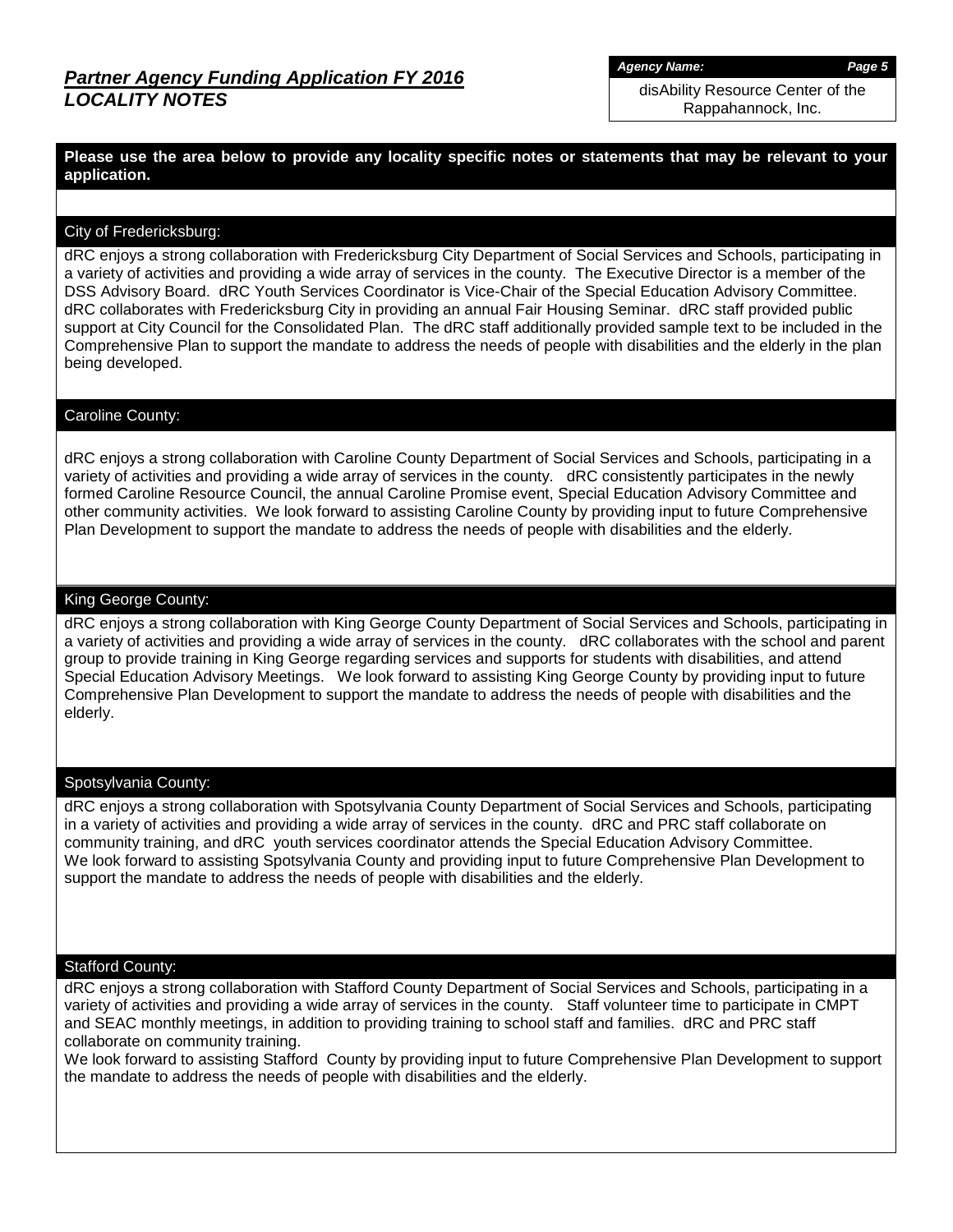**Core Services & Community Education**

Each agency submitting a funding request must fill out the following pages for each program serving citizens within the region and for which funding is requested. Any incomplete applications or programs that do not have a full application will not be considered for funding. PLEASE do not include any unrequested information. Each locality reserves the right to request additional information once the application has

|                         | additional information once the application has been submitted. |        |                           |            |
|-------------------------|-----------------------------------------------------------------|--------|---------------------------|------------|
| <b>Program Name:</b>    | Core Services & Community Education                             |        | Is this a new program?    | □ Yes ⊠ No |
| <b>Program Contact:</b> | Debra Fults                                                     | Title: | <b>Executive Director</b> |            |
| Telephone Number:       | 540-373-2559 ext#151                                            |        |                           |            |
| E-Mail Address:         | dfults@cildrc.org                                               |        |                           |            |
|                         |                                                                 |        |                           |            |

**1. Program Purpose/Description:** *(the following description should not exceed 10 lines of text)*

Information and referral, independent living skills training, peer counseling, and advocacy are the four Core Services of Independent Living and the dRC. Maintaining an Information & Referral database of local, state, and national resources provides consumers and the community with knowledge needed to make informed choices about services and independent living. Independent living skills training teaches consumers skills to enable them to live as independently as possible: riding a bus, budgeting and keeping a check book, etc. Peer counseling provides one-to-one support to people with disabilities by people with disabilities. dRC staff have disabilities or have family members with disabilities giving them insight to the needs of their consumers. By engaging in and providing on-going training and participating in and maintaining memberships in local, state, and national organizations, committees, and workgroups, dRC staff is able to advocate for the needs of people with disabilities, teach advocacy skills, and provide positive assistance to government entities on the needs of people with disabilities.

**2.** Justification of Need: (Please state clearly why this service should be provided to the citizens of the region and why the localities should consider this funding request. If this is a new program, be sure to include the benefit to the region for funding a new request. The following *should not exceed 10 lines of text, and should include the most recent data available.)*

dRC is the only cross disability, cross life span agency that serves people without a waiting list with free, confidential services. Citizens with disabilities, their families, and caregivers, when provided with current information about supports and services, are able to make informed decisions enabling them to remain in their home and included in their community. Supporting the dRC philosophy of community inclusion, independent living skills training helps those with disabilities become more proficient in caring for themselves and thus more independent. Peer counseling connects people with similar interests and barriers to share life experiences that contribute to individuals' growth and independent living. dRC staff participate in 60 regional or state meetings to represent people with disabilities. FY 14 dRC provided 97 workshops and participated in 55 Outreach events to raise awareness of people with disabilities' gifts, talents, abilities and needs, along with support services available in the community. dRC is the go-to agency for I&R.

**3. Program Collaboration:** *(The following should describe, in detail, examples of collaborative efforts and key partnerships between your program and other programs or agencies in the area, and should not exceed 10 lines of text.)*

Many direct service providers, including those serving people with mental health disabilities, bring their clients to the dRC to receive Peer Counseling, Independent Living Skills training, assistance with Social Security filings or Work Incentive Coordination, receive durable medical equipment or communication equipment, or assistance with YMCA free memberships. Collaborative groups dRC participates with and holds finances for include the Healthcare Safety Net Council, Fred. Area Transition Council, Volunteers Organized to Assist in Disaster, & Rappahannock Regional Autism Council. dRC provides free staff and volunteer disability awareness training for Empowerhouse & RCASA. dRC provides ongoing training in a variety of disability related topics (Medicaid, Social Security, ADA & Employment, etc.) that are free and open to all agencies. dRC staff wrote a major portion of the COC strategic plan and facilitated two of the work groups. dRC provides support to local governments by providing input on addressing the needs of people with disabilities and the elderly in Comprehensive Plans.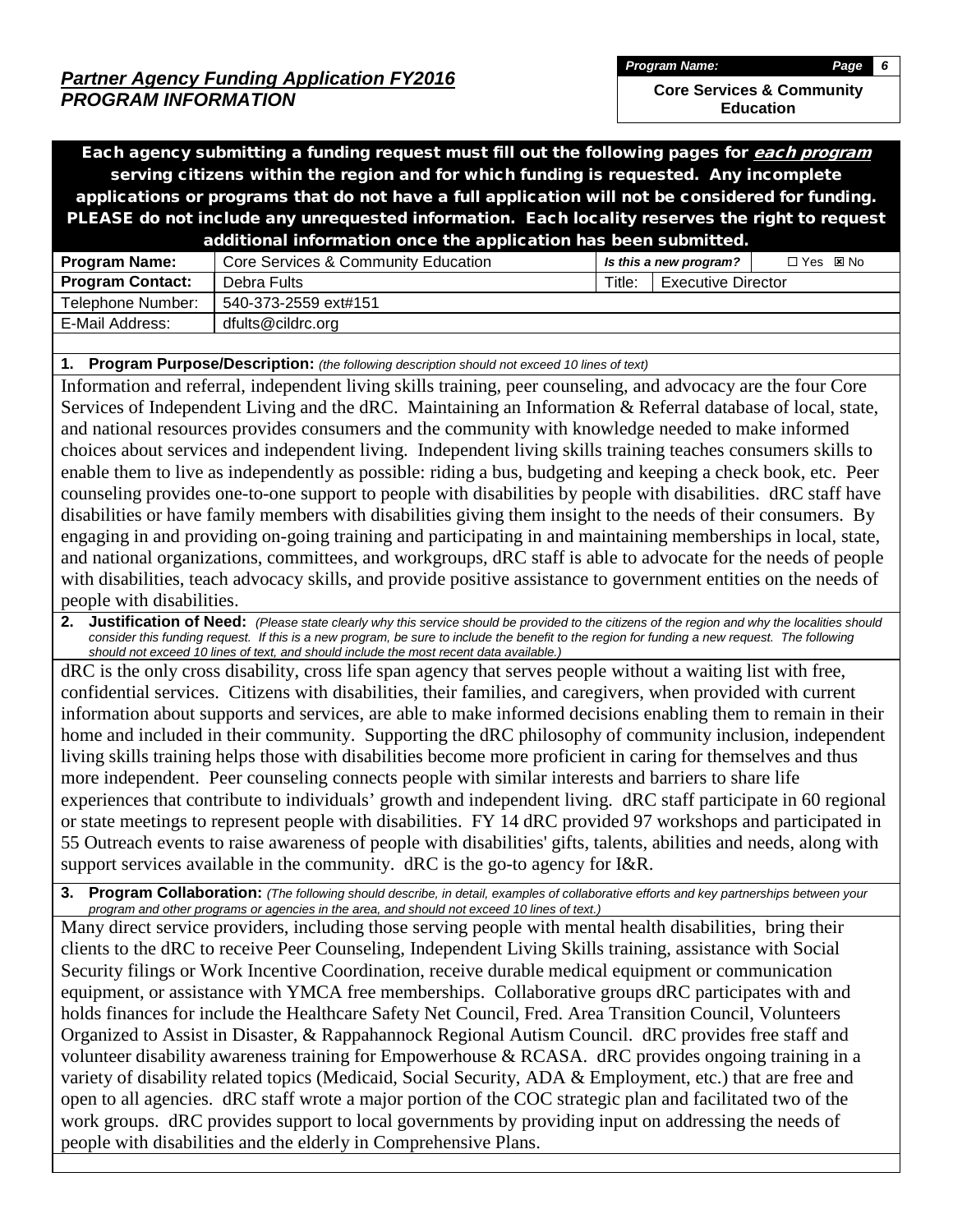**Core Services & Community Education**

**4. Program Audience and Service Delivery:** *(The following should describe the program's intended audience or client base and how those clients are served. This should include the location of the service and what geographic areas are served or targeted for service. If your program has specific entry or application criteria, please describe it below. Please do not exceed 10 lines of text.)*

People with disabilities are our primary audience. However, their families and caregivers are an integral part of their networks and are included in the dRC's target audience. In addition, local social service agencies, schools, healthcare professionals, and transportation and government entities are all recipients of our trainings and information and referral system. All services are delivered in PD 16. Client services may be provided at the dRC building which includes a conference room and kitchen facilities, or in the resident's home if transportation or other issues related to the person's disability prevent the client from coming to dRC. Individual goals and services may be short or long term, lasting months or years, depending upon the goal(s) and level of support the person needs. The frequency of appointments is decided on by the consumer and staff. Workshops may be provided at the dRC conference room or other community sites, in each locality.

**5. Client Fees:** *(Please describe the fees clients must pay for the services provided in this program, and how those fees are determined.)*

No Client Fees

**6. Budget Information:** *(Please complete the following chart with the financial information for this program. In each area include the dollars specifically allocated/requested for this program.)*

|                                         | FY2014 Actual | FY2015 Budgeted | FY2016 Projected |
|-----------------------------------------|---------------|-----------------|------------------|
| <b>Caroline</b>                         | 10,000        | 10,000          | 10,500           |
| Fredericksburg                          | 21,080        | 21,025          | 22,076           |
| <b>King George</b>                      | 8,000         | 8,000           | 8,400            |
| Spotsylvania                            | 26,400        | 27,720          | 29,106           |
| <b>Stafford</b>                         | 25,279        | 25,279          | 26,543           |
| <b>United Way</b>                       | 0             | 0               | $\Omega$         |
| <b>Grants</b>                           | 337,083       | 305,855         | 302,847          |
| <b>Client Fees</b>                      | 0             | 0               | $\Omega$         |
| <b>Fundraising</b>                      | 46,804        | 50,500          | 53,025           |
| Other                                   | 36,349        | 70,175          | 72,280           |
| <b>Total Program Budget</b><br>for PD16 | 510,995       | 518,544         | 524,777          |

**Please indicate, in detail, reasons for increases or decreases in the amounts requested for FY2016. Include whether these changes come from increases in personnel, benefits, or operating expenses. If an increase is being requested, please describe the impact not receiving an increase would have on the program. In particular, please describe in detail if any increase is sought for new positions or personnel.**

The Local Government request includes a 5% increase. The state budget reduction will have a negative impact on our ability to maintain staffing at current levels, which provide free, confidential service to people with disabilities, without a waiting list.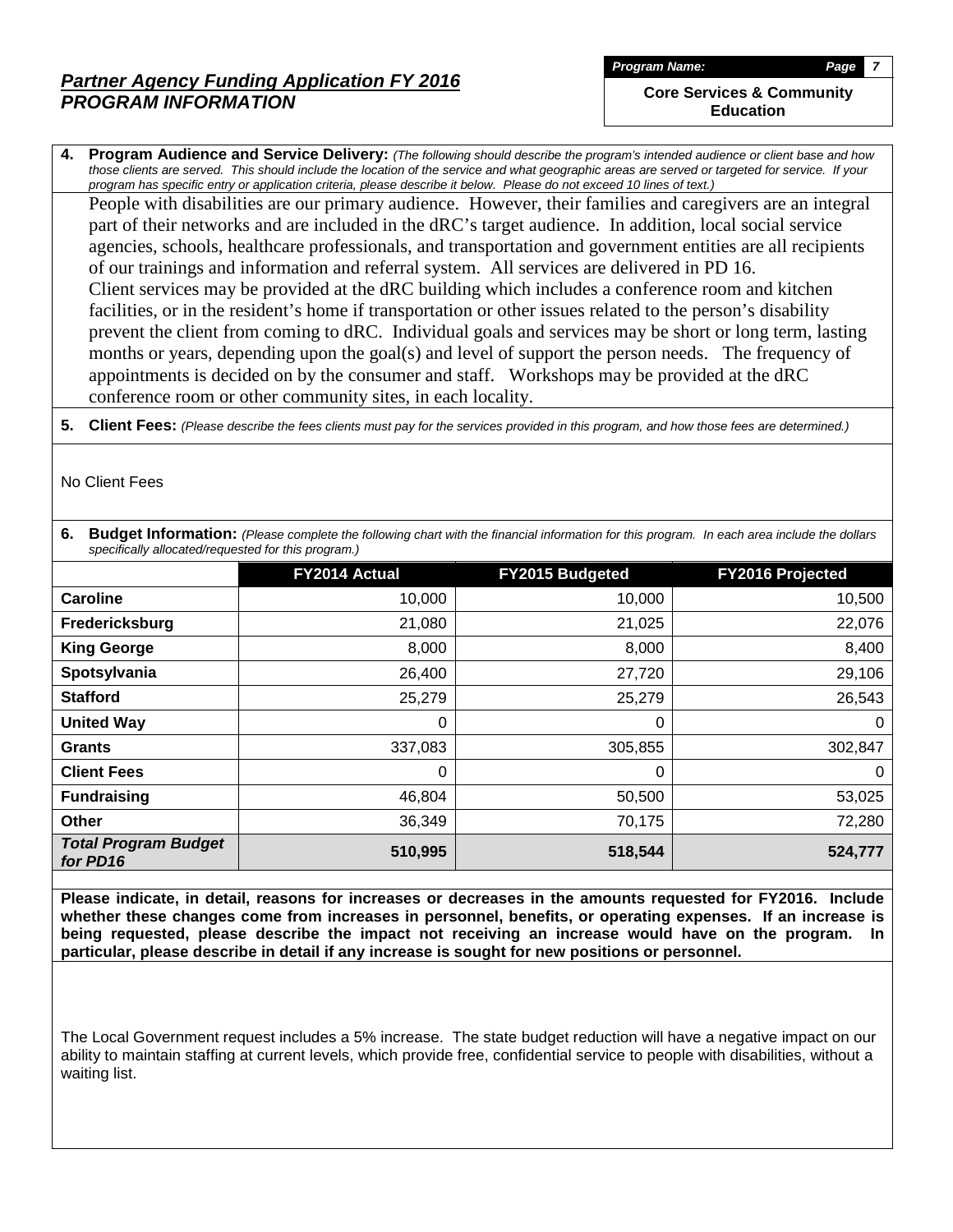**Core Services & Community Education**

|     | 7. Goals, Objectives, & Evaluation: (Please provide the following information regarding the goals and objectives for your program.<br>Space has been provided for two goals, with two objectives per goal. If your agency is funded by the United Way, please include a copy of your<br>Logic Model for this program as a supplemental attachment. Individual descriptions should not exceed 5 lines of text.) |  |  |  |  |  |  |  |  |  |
|-----|----------------------------------------------------------------------------------------------------------------------------------------------------------------------------------------------------------------------------------------------------------------------------------------------------------------------------------------------------------------------------------------------------------------|--|--|--|--|--|--|--|--|--|
|     | <b>Program Goal 1:</b><br>dRC will advocate for improved local, state and federal systems change and expanded independent living<br>resources for the disability community.                                                                                                                                                                                                                                    |  |  |  |  |  |  |  |  |  |
|     | <b>Objectives:</b>                                                                                                                                                                                                                                                                                                                                                                                             |  |  |  |  |  |  |  |  |  |
| 1a. | To collaborate with community coalitions around major disability issues such as housing,<br>transportation, education, community supports, and emergency planning done by localities.                                                                                                                                                                                                                          |  |  |  |  |  |  |  |  |  |
| 1b. | Provide information to the disability community through the dRC newsletter; website, Facebook page,<br>community presentations, participation on local committees, boards, and work groups; and information<br>& referral.                                                                                                                                                                                     |  |  |  |  |  |  |  |  |  |
|     | <b>Program Goal 2:</b><br>dRC will expand the availability and use of assistive technology devices/information systems to<br>individuals with significant disabilities.                                                                                                                                                                                                                                        |  |  |  |  |  |  |  |  |  |
|     | Objectives:                                                                                                                                                                                                                                                                                                                                                                                                    |  |  |  |  |  |  |  |  |  |
| 2a. | To increase awareness of available assistive technology to the disability community.                                                                                                                                                                                                                                                                                                                           |  |  |  |  |  |  |  |  |  |
| 2b. | To assist individuals to obtain AT and training, when required, on how to utilize equipment.                                                                                                                                                                                                                                                                                                                   |  |  |  |  |  |  |  |  |  |

*Program Name: Page 8*

 $\overline{\mathbf{I}}$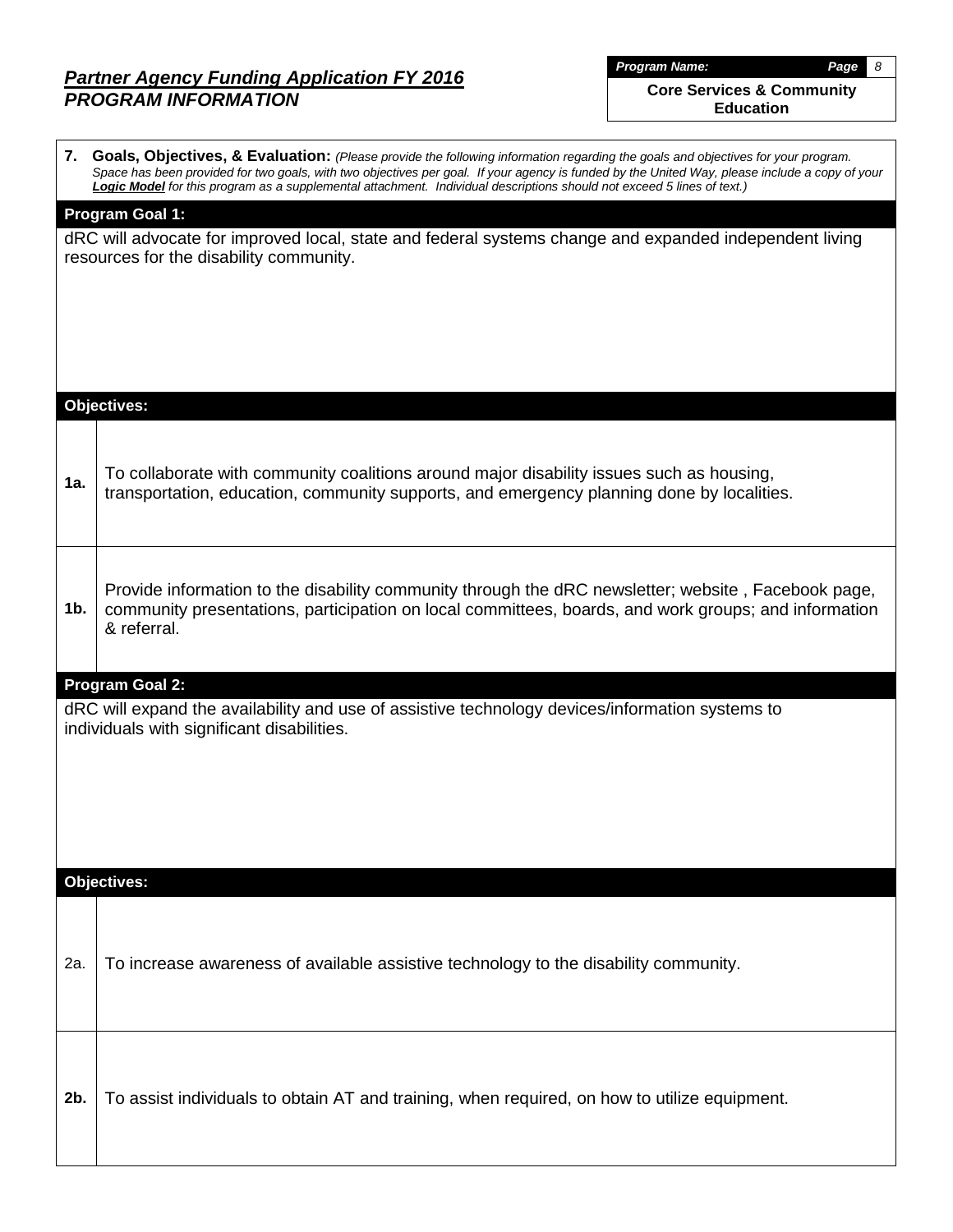*Program Name: Page 9* **Core Services & Community Education**

**Evaluation Method:** *(Please describe the method used to measure the above goals/objectives. Please do not exceed 10 lines of text.)*

Document number of hours in Community Contacts in:

- 1. Collaboration & Networking
- 2. Community Education & Public Information
- 3. Community/Systems Advocacy
- 4. Information & Referral
- 5. Outreach
- 6. Technical Assistance

Document number of pieces of equipment distributed to people with disabilities through the DME recycling program and the deaf and hard of hearing Loan to Own Program. Document the Value of equipment distributed to people with disabilities.

**8. Outcome Data:** *(Please give the most recent outcome data for the objectives above. Indicate below what time period the data covers.)*

*Data Collection Period:* **07/01/2013 - 06/30/2014**

### **Objective 1a.**

- 475 Hours Collaboration / Networking
- 380 Hours Community Education and Public Information
- 688 Community/Systems Advocacy

### **Objective 1b.**

- 1,840 Hours Information and Referral
	- 456 Hours Outreach Efforts
	- 175 Hours Technical Assistance

### **Objective 2a.**

**687 People "like" the dRC Facebook page.**

**Presentations: 152 presentations, workshops & outreach tables including information on Equipment Connection and Deaf and Hard of Hearing services at dRC.**

### **Objective 2b.**

**2,081 pieces of DME equipment distributed to 1,485 people with disabilities \$31,215 Value of DME equipment distributed to consumers 129 Pieces of Assistive Listening Devices distributed to 79 people \$19,935 Value of DHOH equipment**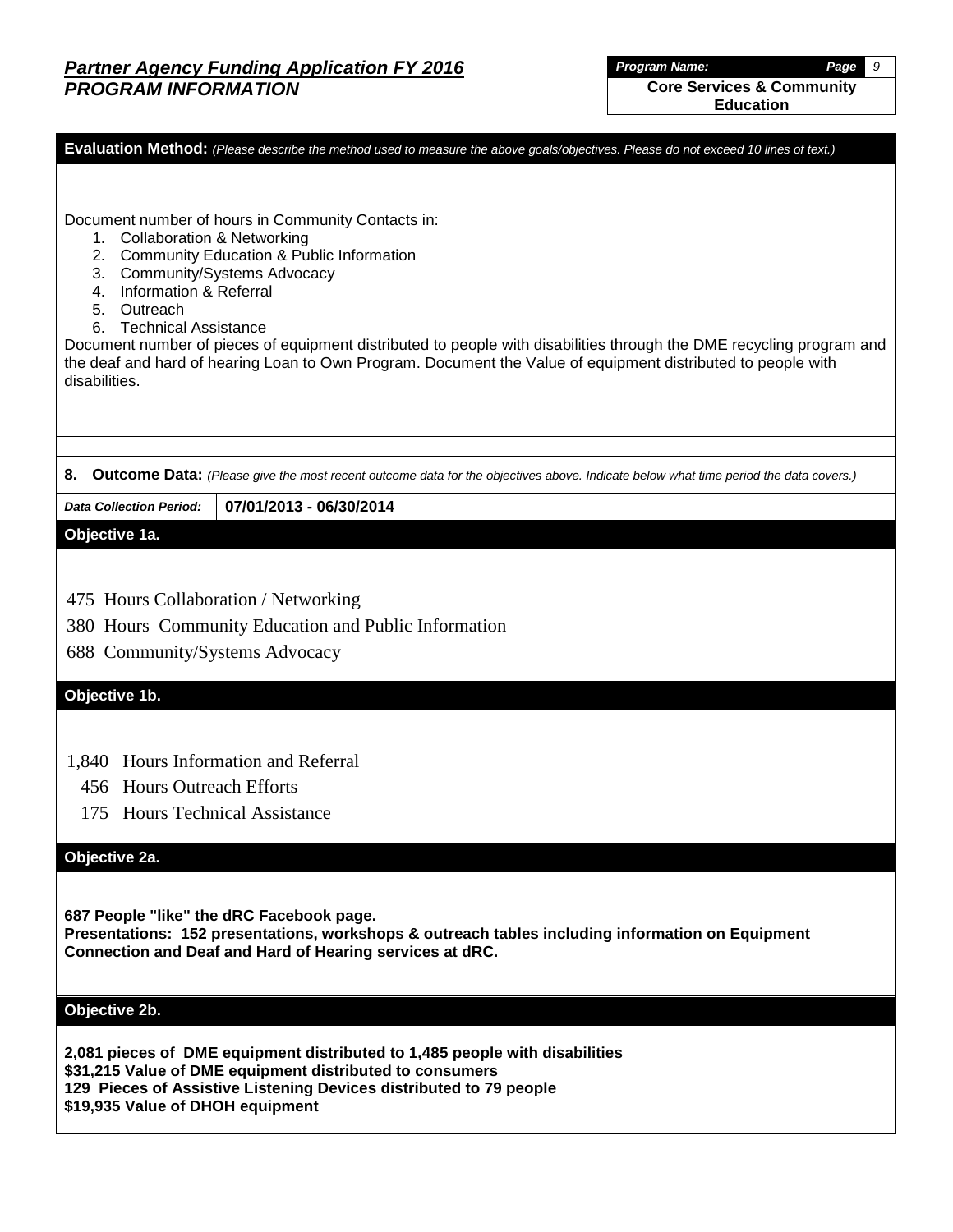**Core Services & Community Education**

**9. Program Goal Updates:** *(Please provide a brief description of the current status of your program goal(s), given your outcome data. For example, if reported data was well below the stated outcome measure, please indicate why you feel that is the case. Also, include how your outcome data will influence or modify the program for the upcoming fiscal year. These descriptions should not exceed 20 lines of text.)*

### **Program Goal 1:**

 dRC staff continue to participate in over 46 community and 14 state coalitions and committees to address the needs of people with disabilities. dRC has active youth and adult advocacy workshops to provide education on the legislative processes, self advocacy tools, and updates on current issues. The goal is to educate and inform interested individuals to become effective self-advocates and advocates on behalf of all people with disabilities. Staff and members advocate for increased accessibility standards to insure our community is welcoming, both physically and attitudinally, for all people. Accessibility audits are performed for businesses upon request.

 dRC continues to collaborate with community partners to build community capacity in a variety of issues including: (1) response to environmental modification requests (2) increased need for services for children and adults with autism, which formed a new group list year (3) transition services for students with disabilities graduating from school to community, which includes PATHWAYS Transition conference (4) disaster preparation and response, VOAD, particularly for people with functional needs (5) homeless, dRC is active with the COC, including the long range plan development (6) addressing needs of siblings of children with disabilities, developing a regional SIBSHOP program.

### **Program Goal 2:**

 In addition to existing systems for securing assistive devices and environmental modifications for individuals, dRC has a Consumer Service Fund to help individuals purchase AT. dRC staff continue to assist consumers who have the ability to repay, in making application to the Assistive Technology Loan Fund, which is a low interest loan program. The DME reuse program continues to meet the immediate needs of people who require assistive devices to remain in their homes, or access the community. The Equipment Connection is well known in the community. The DHOH Loan to Own program provides assistive listening devices to people who meet the income eligibility. 21 Veterans received free equipment.

 dRC is partnering with a private provider to facilitate a workshop and demonstration on new Assistive Technology, including mobility equipment, assisted listening devices, computer hardware/software, and communication devices to address the opportunities for people with functional needs.

*Program Name: Page 10*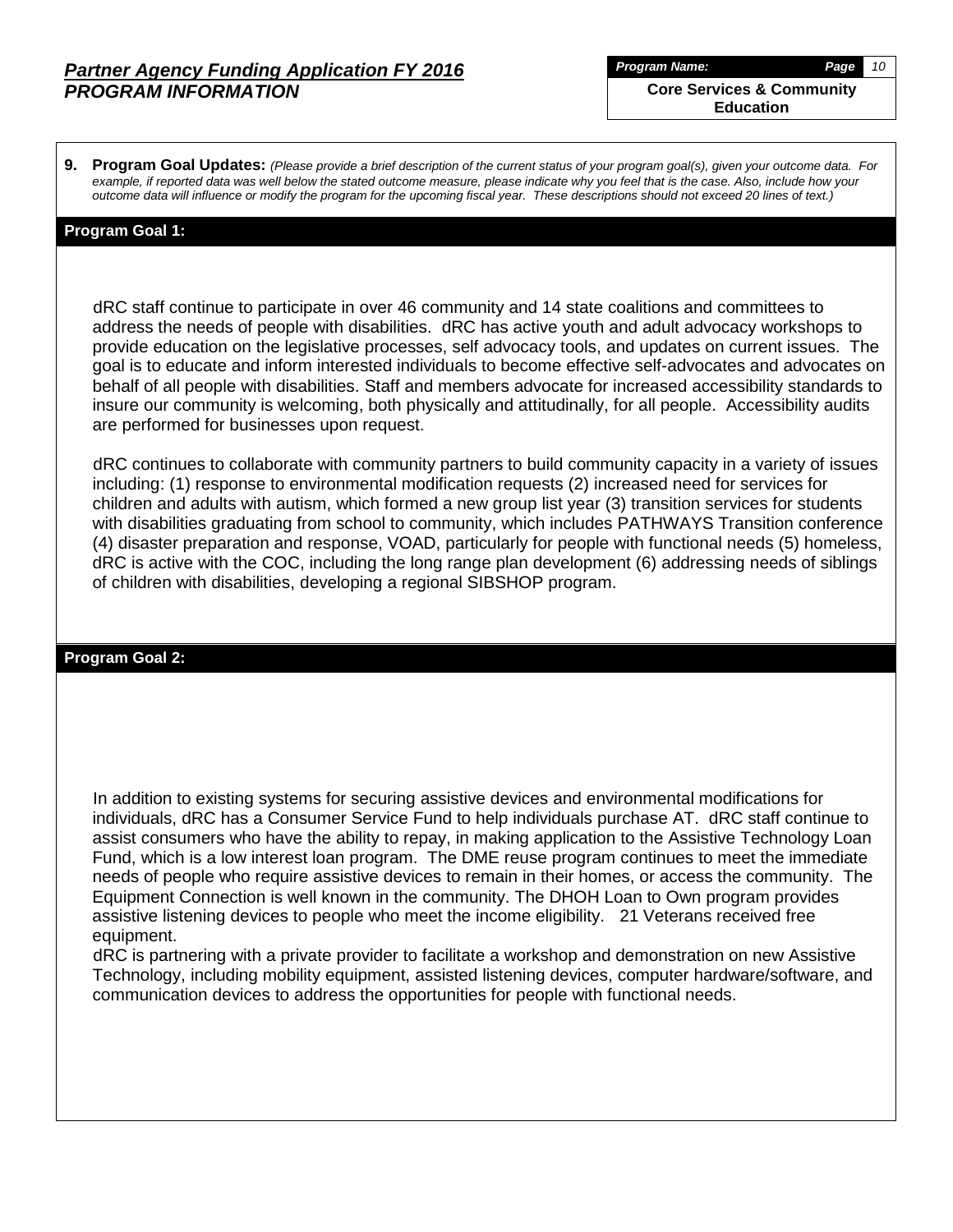**10. Community Impact:** *(Please provide at least two examples of how your services have impacted members of our community. This description should not exceed 20 lines of text.)*

Annually, dRC hosts very special Santa visits for children who have disabilities which make it difficult for them to participate in traditional community visits with Santa. The dRC visits include a private meeting with the Santa for the child and their family, photos, refreshments and activities. As one family prepared their child for his visit, they looked at pictures and talked about meeting Santa for weeks prior to the scheduled date. As Dad followed his four year old into the dRC kitchen/Santa's workshop, he heard his child utter his *very first* word, "SANTA!"

A husband and wife participated in dRC Sign Language classes to develop communication after his struggle with throat cancer eliminated his typical speech. By the end of the class they shared what a big difference the class had made in their lives. A grandpa called dRC for help getting a ramp installed on his home in time for his grandson's hospital discharge after a spinal cord injury. With dRC assistance, the materials were donated and the ramp was installed. Although his options are different from his original plan, dRC staff encouraged the young man to continue to pursue his post secondary education. He will re-enroll in college for the spring semester.

dRC Peer Counselor met a woman to assist with independent living skills and adjustment to her spinal cord disability. She identified her desire to get back her independence. Her husband worked a late shift in Northern Virginia and slept during the day. She was reliant on his ability to take her to the grocery store and Doctor's appointments. She was no longer able to participate in her daughter's school activities because she did not have a vehicle that she could get in and drive. The Peer Counselor helped her develop a fund raising plan and outlined the steps to put on a community dinner that included securing a location, live music, silent auction, food and volunteers, most of who are dRC staff. With the assistance in direction, she followed through and worked hard to hold the event. The effort resulted in enough funds being raised to purchase a used van she could drive. A second family was assisted when she donated the accessible vehicle she had to another family with a child who uses a wheelchair.

**11. Collaborative Impact:** (Please describe how the community would be impacted if your agency were dissolved or merged with another partner agency. This description should not exceed 20 lines of text.)

dRC is the only cross disability, cross life-span agency that provides a wide array of free services to people with disabilities and the community. An important component of Centers for Independent Living is consumer control. Over 50% of our Board of Directors and staff must be people with disabilities. This enables our customers to meet people who have truly walked in their shoes and shared life experiences. As people with disabilities, parents, family members and advocates we share a vision of community acceptance for all people.

We provide free workshops and training, individual technical assistance and advocacy, unique to the needs of people with disabilities. The Equipment Connection program is highly supported by local government funds. Without this resource, many people would either delay a hospital release, be homebound or continue to use broken, faulty equipment that their insurance company refuses to pay to fix.

disAbility Resource Center is known to be the go-to agency for information & referral, assistance and general help navigating resources available to address an individual's need. The dRC also plays a role in building collaborative teams among school staff and families, with the child's best interest always at the center of the conversation. When we assist families, we do not charge for our services and, we believe there is generally a better outcome than when advocates who charge hundreds of dollars get involved.

It is our belief that our community would sorely miss the dRC and the unique services it provides.